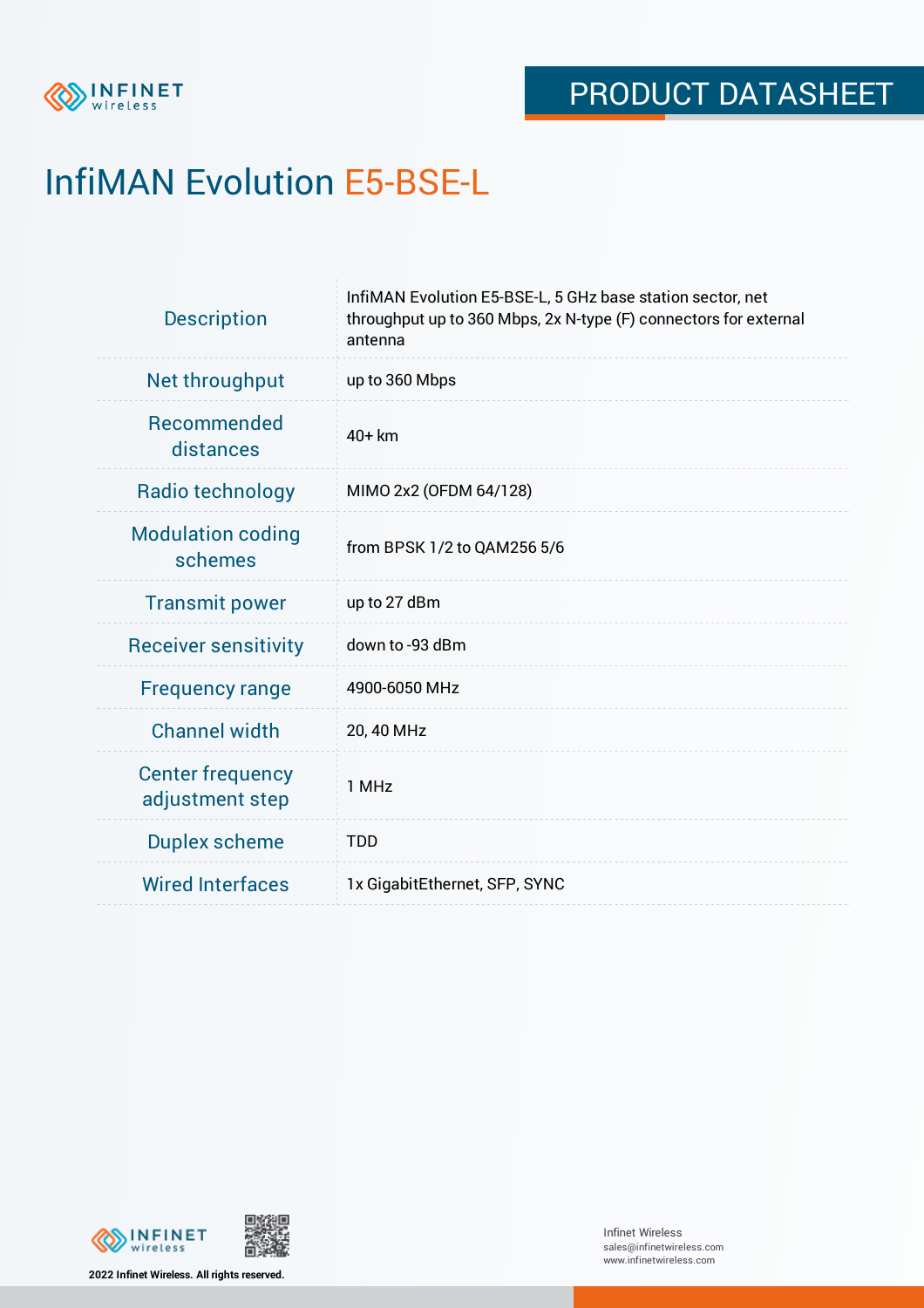

# InfiMAN Evolution E5-BSE-L

| <b>Consumption</b>         | up to 30 W                                                                                                                                                                                                                                                                                                                                                             |
|----------------------------|------------------------------------------------------------------------------------------------------------------------------------------------------------------------------------------------------------------------------------------------------------------------------------------------------------------------------------------------------------------------|
| <b>Power options</b>       | 90-240 VAC $\sim$ @ 50/60 Hz, ±4356 VDC                                                                                                                                                                                                                                                                                                                                |
| <b>Outdoor Unit (ODU)</b>  | 240 x 248 x 87 mm, 2.2 kg                                                                                                                                                                                                                                                                                                                                              |
|                            |                                                                                                                                                                                                                                                                                                                                                                        |
| <b>Part Number Example</b> | E5-BSE/05700L                                                                                                                                                                                                                                                                                                                                                          |
| <b>Packing List</b>        | - Outdoor unit E5-BSE-L - 1 pcs.<br>- Power Supply IDU-BS-G(60W) - 1 pcs.<br>- Power Cord - 1 pcs.<br>- Cable Gland for RJ-45 - 2 pcs.<br>- Cable Gland for optical cable - 1 pcs.<br>- Standard RJ-45 connector - 1 pcs.<br>- Shielded RJ-45 connector - 1 pcs.<br>$-$ RJ-45 Plug Cap - 1 pcs.<br>- MONT-KIT-85 Mounting kit - 1 pcs.<br>- Quick Start Guide - 1 pcs. |



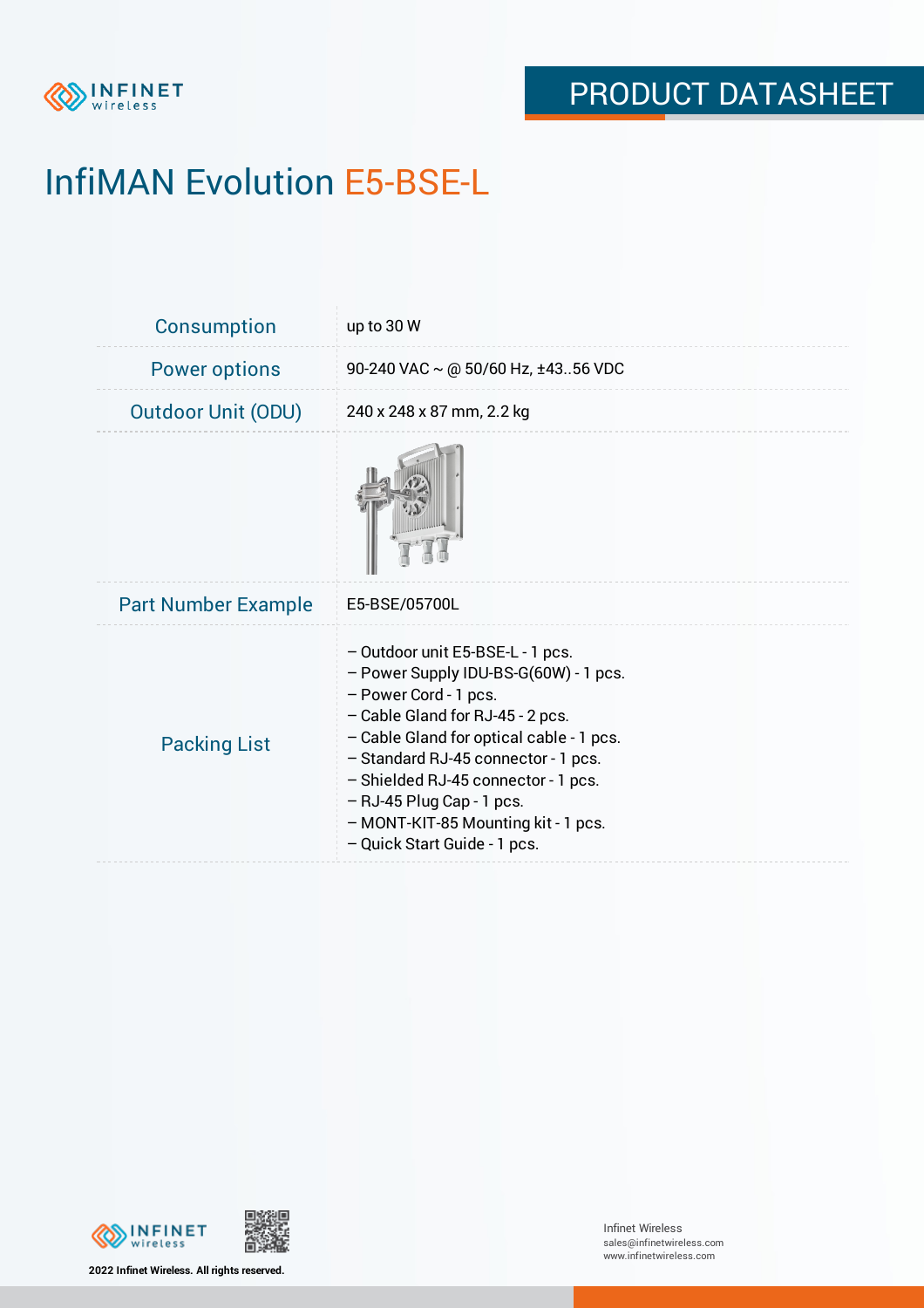

## PRODUCT DATASHEET

## InfiMAN Evolution E5-BSE-L

### Features

#### **RADIO**

- **Voice/RTP Aware Superpacketing**
- **DFS**
- **Automatic Bitrate Control** Þ
- Þ **Automatic Transmit Power Control**
- Þ **Automatic Distance Learning**
- Þ **Channel Time Adjustment**
- Þ **Spectrum Analyzer mode**
- Þ **Channel testing tools**

### **NETWORKING**

- **Ethernet-over-IP and IP-over-IP tunneling**
- Þ **ARP protocol support**
- **MAC/IP filtering** Þ
- **Full-fledged 2nd layer switch**
- Þ **RIPv2 / OSPFv2 /static routing**
- ٠ **L2/L3 Firewall**
- × **NAT (multipool, H.323-aware)**
- **DHCP client/server/relay**

### **MANAGEMENT FEATURES**

- **Various Management Protocols: HTTP, HTTPS, SSH, Telnet, SNMP v1/2c/3 (MIB-II and proprietary MIBs)**
- **Graphical User Interface**
- **LED Indication: power status, wireless and wired link status, signal level**
- **Antenna alignment tool**
- ٠ **Automatic software update**
- **Online monitoring with proprietary EMS InfiMONITOR.**

### **QUALITY-OF-SERVICE**

- **17 priority queues**
- **IEEE 802.1p support**
- **IP TOS / DiffServ support**
- ٠ **Full voice support**
- **Traffic limiting (absolute, relative, mixed)** ٠
- **Traffic redirection**